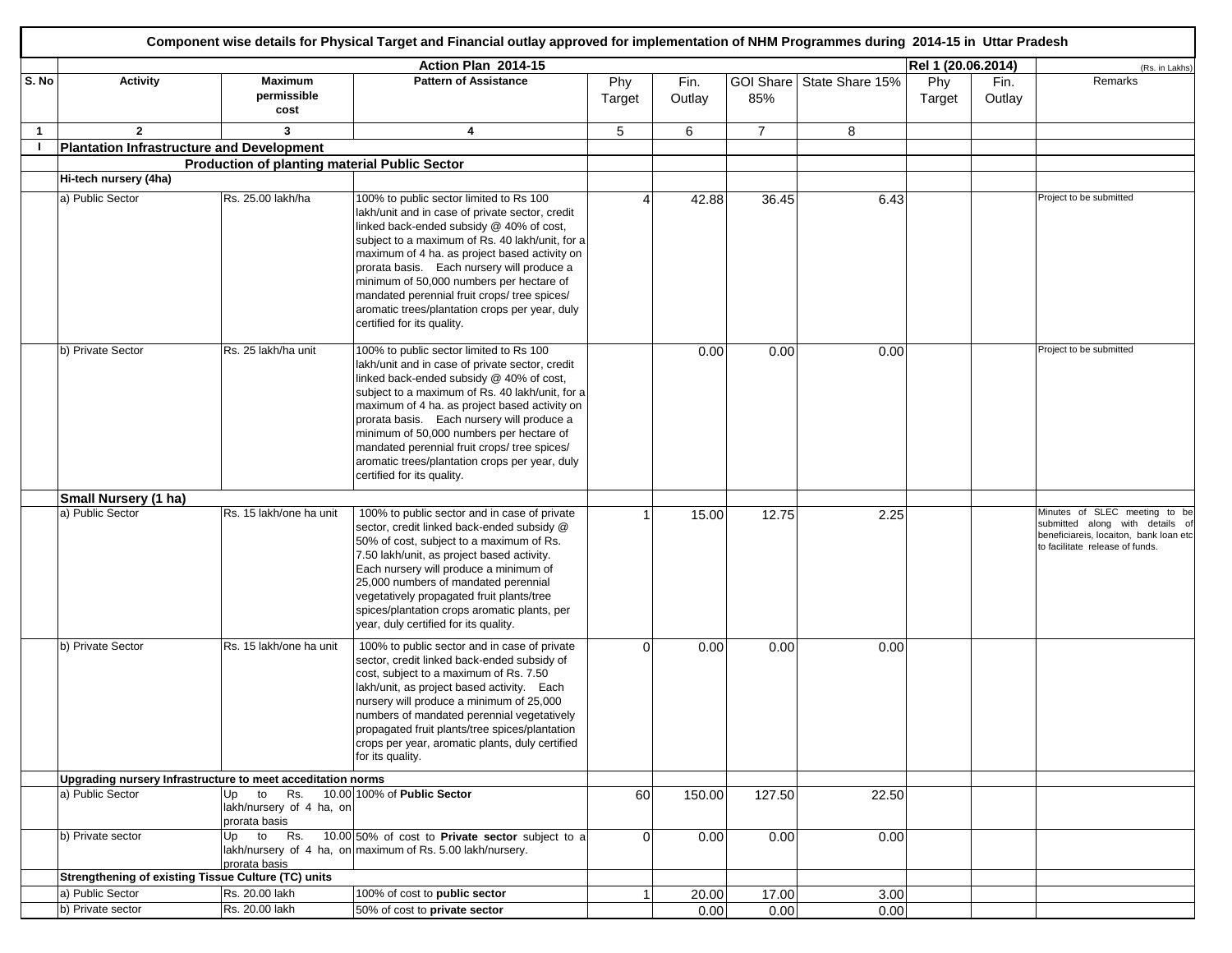|                        | Setting up of new TC Units.               |                                               |                                                                                                                                                                                                                                                                                                                          |                |        |        |        |      |        |                                    |
|------------------------|-------------------------------------------|-----------------------------------------------|--------------------------------------------------------------------------------------------------------------------------------------------------------------------------------------------------------------------------------------------------------------------------------------------------------------------------|----------------|--------|--------|--------|------|--------|------------------------------------|
|                        | a) Public Sector                          | Rs. 250.00 lakh                               | 100% of cost to public sector                                                                                                                                                                                                                                                                                            |                | 0.00   | 0.00   | 0.00   |      |        |                                    |
|                        | b) Private sector                         | Rs. 250.00 lakh                               | 40% of cost to private sector                                                                                                                                                                                                                                                                                            |                | 50.00  | 42.50  | 7.50   |      |        | Previous years (2013-14) liability |
|                        | Seed production for vegetables and spices |                                               |                                                                                                                                                                                                                                                                                                                          |                |        |        |        |      |        |                                    |
|                        | Open pollinated crops                     |                                               |                                                                                                                                                                                                                                                                                                                          |                |        |        |        |      |        |                                    |
| a) Public Sector       |                                           | Rs. 35,000/ha                                 | 100% of cost, limited to 5 ha. Output target<br>of seed for each crop will be fixed by the<br>individual state.                                                                                                                                                                                                          | 250            | 87.50  | 74.38  | 13.13  |      |        |                                    |
|                        | b) Private sector                         | Rs. 35,000/ha                                 | 35% in general areas and 50% in NE &<br>Himalayan States, Tribal Sub Plans (TSP)<br>areas, Andaman & Nicobar & Lakshadweep<br>Islands, limited to 5 ha. Output target of<br>seed for each crop will be fixed by the<br>individual state.                                                                                 | 500            | 61.25  | 52.06  | 9.19   |      |        |                                    |
| <b>Hybrid seeds</b>    |                                           |                                               |                                                                                                                                                                                                                                                                                                                          |                |        |        |        |      |        |                                    |
| a) Public Sector       |                                           | Rs. 1.50 lakh/ha                              | 100% of cost, limited to 5 ha. Output target<br>of seed for each crop will be fixed by the<br>individual state.                                                                                                                                                                                                          | $\Omega$       | 0.00   | 0.00   | 0.00   |      |        |                                    |
|                        | b) Private sector                         | Rs. 1.50 lakh/ha                              | 35% in general areas and 50% in NE &<br>Himalayan States, Tribal Sub Plans (TSP)<br>areas, Andaman & Nicobar & Lakshadweep<br>Islands, limited to 5 ha. Output target of<br>seed for each crop will be fixed by the<br>individual state.                                                                                 | $\Omega$       | 0.00   | 0.00   | 0.00   |      |        |                                    |
|                        |                                           |                                               | Import of planting material for trial & demonstration purpose (By State Government, Grower                                                                                                                                                                                                                               |                |        |        |        |      |        |                                    |
|                        | a) Public sector                          | Rs. 100.00 lakh                               | 100% of cost for State Govt. PSUs, as<br>project based                                                                                                                                                                                                                                                                   | $\overline{0}$ | 0.00   | 0.00   | 0.00   |      |        |                                    |
|                        | b) Private sector                         | Rs. 100.00 lakh                               | 50% to Grower Associations.                                                                                                                                                                                                                                                                                              | ΟI             | 0.00   | 0.00   | 0.00   |      |        |                                    |
|                        | Seed infrastructure                       |                                               |                                                                                                                                                                                                                                                                                                                          |                |        |        |        |      |        |                                    |
|                        | a) Public sector                          | Rs. 200.00 lakh                               | 100% of cost                                                                                                                                                                                                                                                                                                             | 5 <sub>l</sub> | 270.45 | 229.88 | 40.57  |      |        | Previous years (2013-14) liability |
|                        | b) Private sector                         | Rs. 200.00 lakh                               | 50% of cost                                                                                                                                                                                                                                                                                                              | $\mathbf 1$    | 50.00  | 42.50  | 7.50   |      |        |                                    |
|                        | Sub-total Planting material               |                                               |                                                                                                                                                                                                                                                                                                                          | 823.00         | 747.08 | 635.02 | 112.06 |      |        |                                    |
| $\mathbf{2}$           |                                           | Establishment of new gardens / Area Expansion |                                                                                                                                                                                                                                                                                                                          |                |        |        |        |      |        |                                    |
|                        | area of 4 ha per beneficiary)             |                                               | Fruit crops other than cost intensive crops using normal spacing (For a maximum                                                                                                                                                                                                                                          |                |        |        |        |      |        |                                    |
|                        | <b>Fruits - Perennials</b>                |                                               |                                                                                                                                                                                                                                                                                                                          |                |        |        |        |      |        |                                    |
|                        | (a) Cost intensive crops                  |                                               |                                                                                                                                                                                                                                                                                                                          |                |        |        |        |      |        |                                    |
|                        | v) Banana (TC)                            |                                               |                                                                                                                                                                                                                                                                                                                          |                |        |        |        |      |        |                                    |
| a)<br>drip irrigation. | Integrated package with                   | Rs. 3.00 lakh/ha                              | Maximum of Rs. 1.20 lakh/ha (40 % of cost)<br>for meeting the expenditure on planting<br>material and cost of material for drip system,<br>INM/IPM etc., in 2 installments (75:25).                                                                                                                                      | 37             | 17.86  | 15.18  | 2.68   | 37   |        | $15.18$ 1.8m x 1.8m                |
|                        | b) Without integration                    | Rs. 1.25 lakh/ha.                             | Max. of Rs. 0.50 lakh per ha, (40% of cost) for<br>meeting the expenditure on planting material<br>and cost of INM/IPM in 2 installments<br>(75:25).<br>For (a) and (b) above, in the case of TSP<br>areas, Andaman & Nicobar and Lakshadweep<br>Islands, assistance will be @ 50% of cost in<br>2 installments (75:25). | 1254           | 385.45 | 327.64 | 57.82  | 1254 |        | 327.64 1.8m x 1.8m                 |
| Spacing)               | Banana (TC) (1.8 x 1.8)                   | Rs.83204/ha                                   | Maximum of Rs. 41602/- per ha. (50 % of cost for<br>meeting the expenditure on planting material and cost<br>of material for INM/IPM etc, in 2 installments of 75:25<br>subject to survival rate of 90% in second year).                                                                                                 | 25.0           | 7.80   | 6.63   | 1.17   | 25.0 |        | 6.63 Old norms 2013-14             |
|                        |                                           |                                               |                                                                                                                                                                                                                                                                                                                          |                |        |        |        |      |        |                                    |
| Sub-total              |                                           |                                               |                                                                                                                                                                                                                                                                                                                          | 1316           | 411.11 | 349.44 | 61.67  | 1316 | 349.45 |                                    |
|                        | <b>Maintenance without Integration</b>    |                                               |                                                                                                                                                                                                                                                                                                                          |                |        |        |        |      |        |                                    |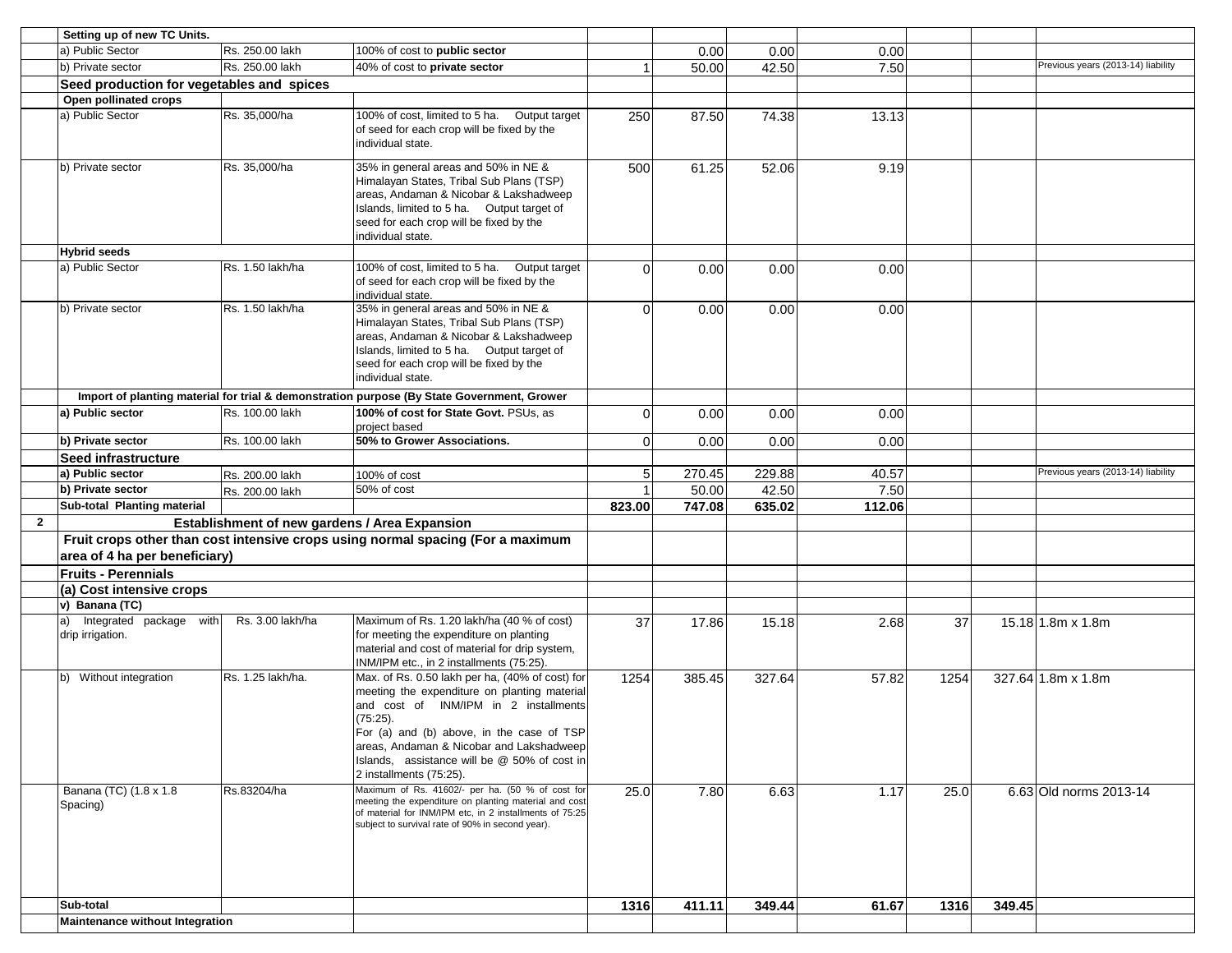| 1st Year                                                                          |                   |                                                                                                                                                                                                                                                                                                                                                                                                      | 1323     | 137.60 | 116.96 | 20.64 | 1323           | 116.96 |                        |
|-----------------------------------------------------------------------------------|-------------------|------------------------------------------------------------------------------------------------------------------------------------------------------------------------------------------------------------------------------------------------------------------------------------------------------------------------------------------------------------------------------------------------------|----------|--------|--------|-------|----------------|--------|------------------------|
| Sub-total maintenance                                                             |                   |                                                                                                                                                                                                                                                                                                                                                                                                      | 1323     | 137.60 | 116.96 | 20.64 | 1323           | 116.96 |                        |
| vii) Papaya                                                                       |                   |                                                                                                                                                                                                                                                                                                                                                                                                      |          |        |        |       |                |        |                        |
| a) Integrated package with<br>drip irrigation.                                    | Rs. 2.00 lakh/ha. | Maximum of Rs. 0.80 lakh/ha (40% of the<br>cost) for meeting expenditure on planting<br>material, drip irrigation and cost of material for<br>INM/IPM, in 2 installments (75:25).                                                                                                                                                                                                                    | $\Omega$ | 0.00   | 0.00   | 0.00  | $\overline{0}$ | 0.00   |                        |
| b) Without integration                                                            | Rs. 60,000/ha     | Maximum of Rs. 0.30 lakh/ha (50 % of cost)<br>for meeting the expenditure on planting<br>material and cost of INM/IPM in 2 installments<br>$(75:25)$ .<br>For (a) and (b) above, in the case of NE and<br>Himalayan States, TSP areas, Andaman &<br>Nicobar and Lakshadweep<br>Islands,<br>assistance will be @ 50% of cost in 2<br>installments (75:25).                                            | $\Omega$ | 0.00   | 0.00   | 0.00  | $\Omega$       | 0.00   |                        |
| Sub-total                                                                         |                   |                                                                                                                                                                                                                                                                                                                                                                                                      | $\bf{0}$ | 0.00   | 0.00   | 0.00  | $\mathbf{0}$   | 0.00   |                        |
| Maintenance without Integration                                                   |                   |                                                                                                                                                                                                                                                                                                                                                                                                      |          |        |        |       |                |        |                        |
| 1st Year                                                                          |                   |                                                                                                                                                                                                                                                                                                                                                                                                      | 45       | 3.38   | 2.87   | 0.51  | 45             | 2.87   |                        |
| Sub-total maintenance                                                             |                   |                                                                                                                                                                                                                                                                                                                                                                                                      | 45       | 3.38   | 2.87   | 0.51  | 45             | 2.87   |                        |
| viii) Ultra high density (Meadow orchard)                                         |                   |                                                                                                                                                                                                                                                                                                                                                                                                      |          |        |        |       |                |        |                        |
| a) Integrated package with drip<br>irrigation                                     | Rs. 2.00 lakh/ha. | Maximum of Rs. 0.80 lakh/ ha. (40% of cost)<br>for meeting the expenditure on planting<br>material and cost of material for drip system,<br>INM/IPM, and canopy management in 3<br>installments of 60:20:20 subject to survival<br>rate of 75% in 2nd year and 90% in 3 <sup>rd</sup> year).                                                                                                         | 20       | 8.16   | 6.94   | 1.22  | 20             |        | 6.94 Guava 1.5m x 3.0m |
| b) Without integration                                                            | Rs. 1.25 lakh/ha  | Maximum of Rs. 0.50 lakh/ha., (40% of cost)<br>for meeting the expenditure on planting<br>material and cost of INM/IPM in 3<br>installments.<br>For (a) and (b) above, in the case of TSP<br>areas, Andaman & Nicobar and Lakshadweep<br>Islands, assistance will be @ 50% of cost in<br>3 installments.                                                                                             | $\Omega$ | 0.00   | 0.00   | 0.00  | $\Omega$       | 0.00   |                        |
| Sub-total                                                                         |                   |                                                                                                                                                                                                                                                                                                                                                                                                      | 20       | 8.16   | 6.94   | 1.22  | <b>20</b>      | 6.94   |                        |
| <b>Maintenance without Integration</b>                                            |                   |                                                                                                                                                                                                                                                                                                                                                                                                      |          |        |        |       |                |        |                        |
| 1st Year                                                                          |                   |                                                                                                                                                                                                                                                                                                                                                                                                      |          | 0.00   | 0.00   | 0.00  |                | 0.00   |                        |
| 2nd Year                                                                          |                   |                                                                                                                                                                                                                                                                                                                                                                                                      |          | 0.00   | 0.00   | 0.00  |                | 0.00   |                        |
| ix) High density planting (mango, guava, litchi, pomegranate, apple, citrus etc). |                   |                                                                                                                                                                                                                                                                                                                                                                                                      |          |        |        |       |                |        |                        |
| a) Integrated package with drip<br>irrigation                                     | Rs. 1.50 lakh /ha | Maximum of Rs. 0.60 lakh per ha. (40% of<br>cost) for meeting the expenditure on planting<br>material, cost of drip system, INM/IPM,<br>canopy management etc., in 3 installments of<br>60:20:20 subject to survival rate of 75% in 2nd<br>year and 90% in 3 <sup>rd</sup> year).                                                                                                                    | 20       | 6.32   | 5.37   | 0.95  | 20             |        | 5.37 Guava 3.0m x 3.0m |
| b) Without Integration.                                                           | Rs. 1.00 lakh/ha. | Maximum of Rs. 0.40 lakh/ha (40% of the<br>cost) for meeting the expenditure on planting<br>material and cost of INM/IPM in 3<br>installments (60:20:20).<br>For (a) and (b) above, in the case of TSP<br>areas, Andaman & Nicobar and Lakshadweep<br>Islands, assistance will be @ 50% of cost in 3<br>installments of 60:20:20 subject to survival<br>rate of 75% in 2nd year and 90% in 3rd year) | $\Omega$ | 0.00   | 0.00   | 0.00  | $\Omega$       | 0.00   |                        |
| Sub-total                                                                         |                   |                                                                                                                                                                                                                                                                                                                                                                                                      | 20       | 6.32   | 5.37   | 0.95  | 20             | 5.37   |                        |
| Maintenance without Integration (1st Year)                                        |                   |                                                                                                                                                                                                                                                                                                                                                                                                      |          |        |        |       |                |        |                        |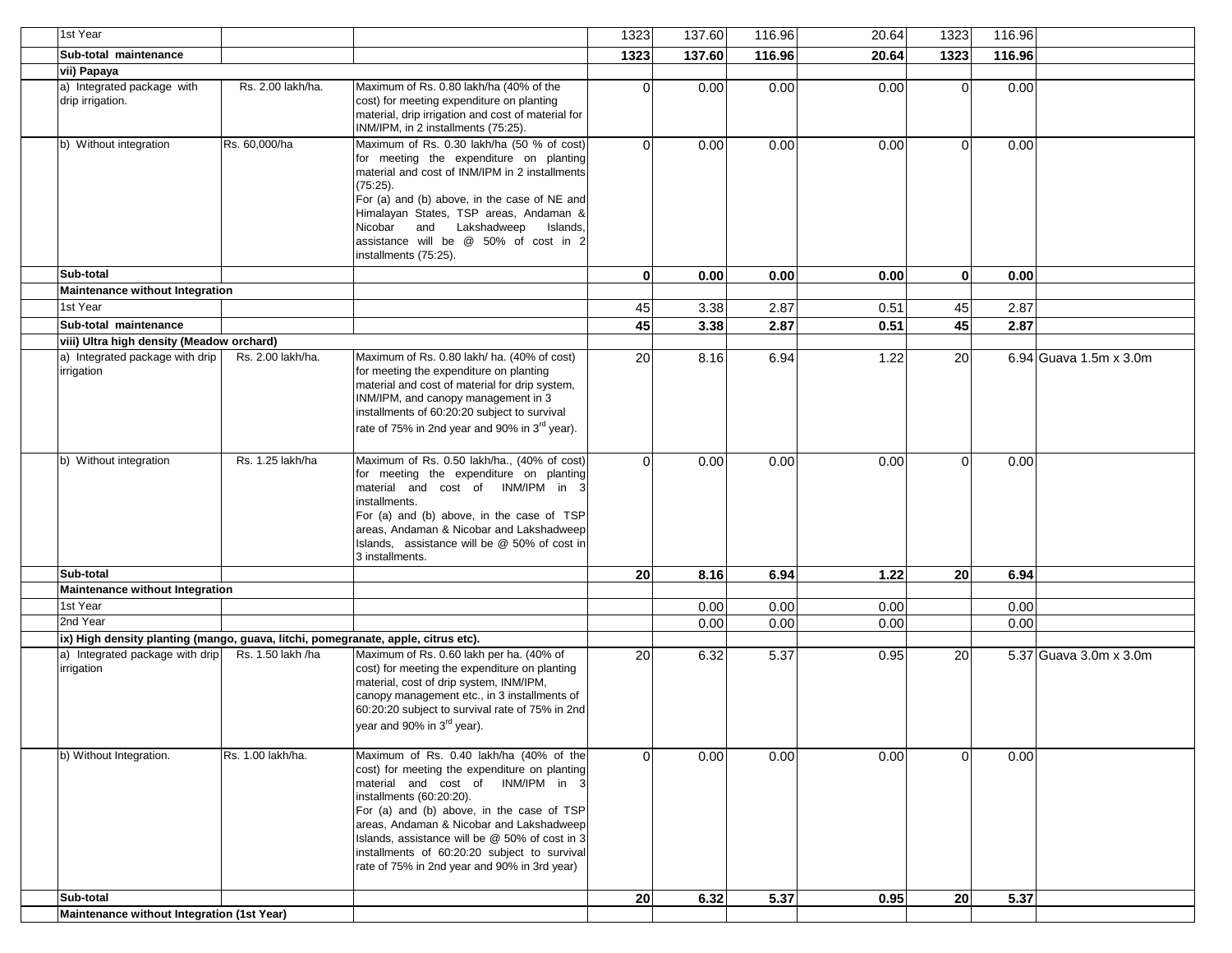| High Density Planting - Mango<br>(Spacing 5mx5m)                     | Rs. 80,000/-ha | 50% of unit cost for meeting the expenditure<br>on planting material and cost of INM/IPM etc.<br>in 3 installments of 60:20:20 subject to<br>survival rate of 75% in 2nd year and 90% in<br>3rd year for perrinial crops.                                                                                                                      | 50             | 4.00  | 3.40  | 0.60 | 50       | 3.40 |                                       |
|----------------------------------------------------------------------|----------------|------------------------------------------------------------------------------------------------------------------------------------------------------------------------------------------------------------------------------------------------------------------------------------------------------------------------------------------------|----------------|-------|-------|------|----------|------|---------------------------------------|
| High Density Planting -<br>Spacing 3mx3m                             | Rs. 62,775/-ha | $-do-$                                                                                                                                                                                                                                                                                                                                         | 65             | 4.08  | 3.47  | 0.61 | 65       | 3.47 |                                       |
| Sub-total Maintenance 1st<br>vear (HD)                               |                |                                                                                                                                                                                                                                                                                                                                                | 115            | 8.08  | 6.87  | 1.21 | 115      | 6.87 |                                       |
| Maintenance without Integration (IInd Year)                          |                |                                                                                                                                                                                                                                                                                                                                                |                |       |       |      |          |      |                                       |
| High Density Planting - Mango<br>(Spacing 5mx5m)                     | 80,000/-ha     | 50% of cost in installments of 60:20:20 subect<br>to survival rate of 75% in 2nd year and 90% in<br>3rd year                                                                                                                                                                                                                                   | 35             | 2.80  | 2.38  | 0.42 | 35       | 2.38 |                                       |
| High Density Planting - Guava<br>(Spacing 5mx5m)                     | 62.775/- ha    | -do-                                                                                                                                                                                                                                                                                                                                           | 63             | 3.95  | 3.36  | 0.59 | 63       | 3.36 |                                       |
| Sub-total Maintenance 2nd<br>year (HD)                               |                |                                                                                                                                                                                                                                                                                                                                                | 98             | 6.75  | 5.74  | 1.01 | 98       | 5.74 |                                       |
| (b) Fruit crops other than cost intensive crops using normal spacing |                |                                                                                                                                                                                                                                                                                                                                                |                |       |       |      |          |      |                                       |
| a) Integrated package with drip Rs. 1.00 lakh/ha<br>rrigation        |                | Maximum of Rs. 0.40 lakh/ ha. (40% of cost)<br>for meeting the expenditure on planting<br>material, cost of drip system, INM/IPM,<br>canopy management etc in 3 installments of<br>60:20:20 subject to survival rate of 75% in 2nd<br>year & 90% in 3rd year for perennial crops<br>and for non perennial crops in 2 installments<br>of 75:25. | $\Omega$       | 0.00  | 0.00  | 0.00 | $\Omega$ | 0.00 |                                       |
| b) Without Integration                                               | Rs. 60,000/ha  | Maximum of Rs. 0.30 lakh/ha (50 % of cost)<br>for meeting the expenditure on planting<br>material and cost of INM/IPM in 3 installments<br>of 60:20:20.                                                                                                                                                                                        | 400            | 30.60 | 26.01 | 4.59 | 300      |      | 19.51 Mango (Spacing 10.0 m x 10.0 m) |
| b) Without Integration                                               | Rs. 60,000/ha  | Maximum of Rs. 0.30 lakh/ha (50 % of cost)<br>for meeting the expenditure on planting<br>material and cost of INM/IPM in 3 installments<br>of 60:20:20.                                                                                                                                                                                        | 250            | 28.76 | 24.44 | 4.31 | 409      |      | 39.99 Guava (Spacing 6.0 m x 6.0 m)   |
| b) Without Integration                                               | Rs. 60,000/ha  | Maximum of Rs. 0.30 lakh/ha (50 % of cost)<br>for meeting the expenditure on planting<br>material and cost of INM/IPM in 3 installments<br>of 60:20:20.                                                                                                                                                                                        | 50             | 4.20  | 3.57  | 0.63 | 85       |      | 6.07 Litchi (Spacing 10.0 m x 10.0 m) |
| b) Without Integration                                               | Rs. 60,000/ha  | Maximum of Rs. 0.30 lakh/ha (50 % of cost)<br>for meeting the expenditure on planting<br>material and cost of INM/IPM in 3 installments<br>of 60:20:20.                                                                                                                                                                                        | 150            | 18.00 | 15.30 | 2.70 | 40       |      | 4.08 Aonla (Spacing 6.0 m x 6.0 m)    |
| Mango (10x10 Spacing)                                                | Rs.22000/ha    | Maximum of Rs.16500/- per ha. (75% of cost for<br>meeting the expenditure on planting material and cost<br>of INM/IPM etc in 3 installments of 60:20:20 subject to<br>survival rate of 75% in 2nd year & 90% in 3rd year for<br>perennial crops and for non perennial crops in 2                                                               | 150            | 14.85 | 12.62 | 2.23 | 150      |      | 12.62 Old norms 2013-14               |
| Litchi (10x10 Spacing)                                               | Rs.23500/ha.   | Maximum of Rs.17625/- per ha. (75% of cost for<br>meeting the expenditure on planting material and cost<br>of INM/IPM etc in 3 installments of 60:20:20 subject to<br>survival rate of 75% in 2nd year & 90% in 3rd year for<br>perennial crops and for non perennial crops in 2                                                               | $\overline{7}$ | 0.74  | 0.63  | 0.11 |          |      | 0.63 Old norms 2013-14                |
| Anola (6x6 Spacing)                                                  | Rs.23340/ha.   | Maximum of Rs.17505/- per ha. (75% of cost for<br>meeting the expenditure on planting material and cost<br>of INM/IPM etc in 3 installments of 60:20:20 subject to<br>survival rate of 75% in 2nd year & 90% in 3rd year for<br>perennial crops and for non perennial crops in 2                                                               | 25             | 2.63  | 2.23  | 0.39 | 25       |      | 2.23 Old norms 2013-14                |
| Guava (6x6 Spacing)                                                  | Rs.21950       | Maximum of Rs.16463/- per ha. (75% of cost for<br>meeting the expenditure on planting material and cost<br>of INM/IPM etc in 3 installments of 60:20:20 subject to<br>survival rate of 75% in 2nd year & 90% in 3rd year for<br>perennial crops and for non perennial crops in 2                                                               | 20.00          | 1.98  | 1.68  | 0.30 | 20.00    |      | 1.68 Old norms 2013-14                |
| Bael/Citrus/Ber (6x6 Spacing)                                        | Rs. 18950/ha   | Maximum of Rs.14213/- per ha. (75% of cost for<br>meeting the expenditure on planting material and cost<br>of INM/IPM etc in 3 installments of 60:20:20 subject to<br>survival rate of 75% in 2nd year & 90% in 3rd year for<br>perennial crops and for non perennial crops in 2                                                               | 25.00          | 2.13  | 1.81  | 0.32 | 25.00    |      | 1.81 Old norms 2013-14                |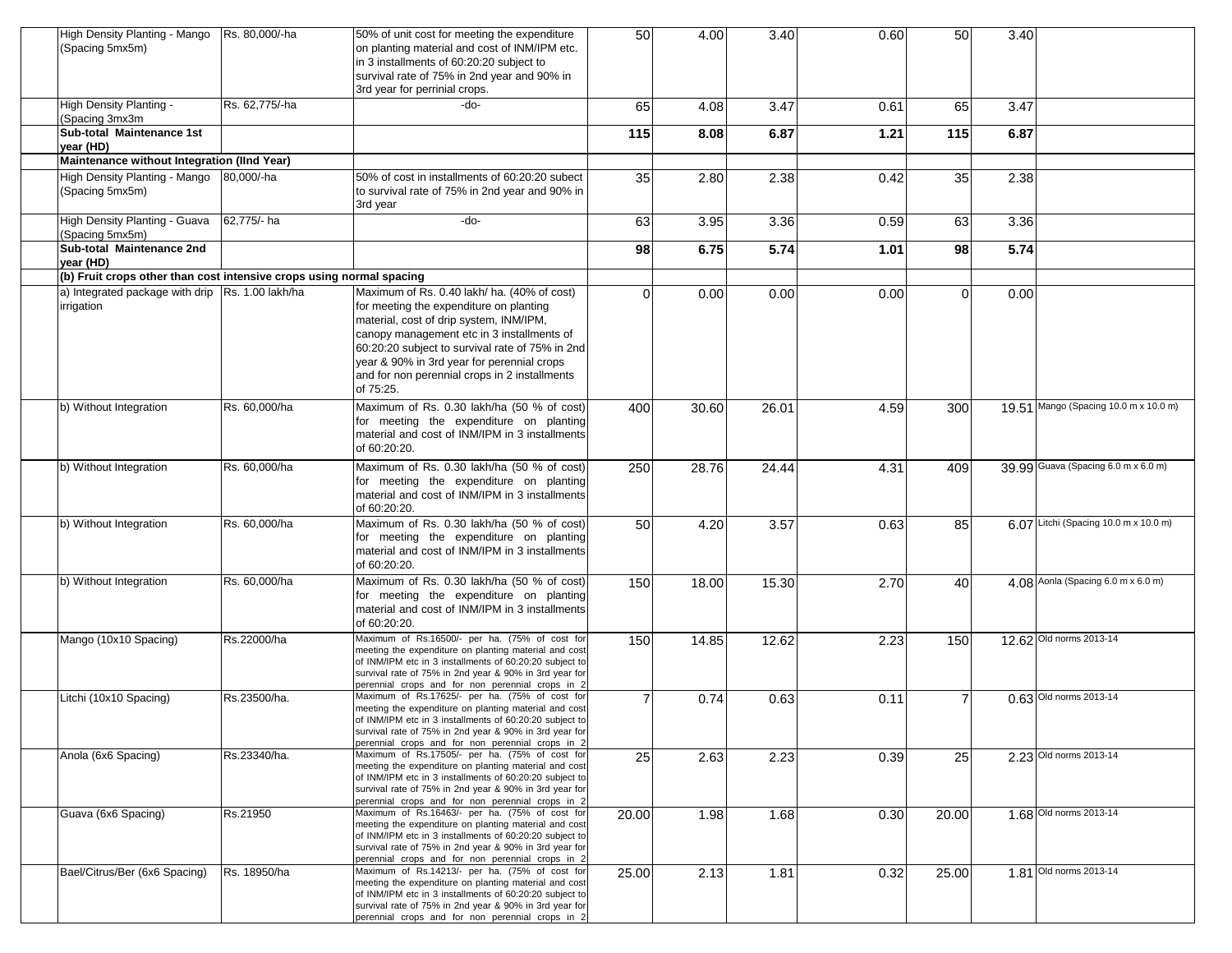| Sub-total                                       |                  |                                                                                                                                                                                                                                                                                                             | 1077        | 103.88 | 88.30  | 15.58 | 1061            | 88.62  |                         |
|-------------------------------------------------|------------------|-------------------------------------------------------------------------------------------------------------------------------------------------------------------------------------------------------------------------------------------------------------------------------------------------------------|-------------|--------|--------|-------|-----------------|--------|-------------------------|
| <b>Maintenance without Integration</b>          |                  |                                                                                                                                                                                                                                                                                                             |             |        |        |       |                 |        |                         |
| 1st Year                                        |                  |                                                                                                                                                                                                                                                                                                             | 0           | 0.00   | 0.00   | 0.00  | $\overline{0}$  | 0.00   |                         |
| i) Mango (Spacing 10mx10m)                      | Rs. 22.000/-ha   | 75% of cost for meeting the expenditure on<br>planting material and cost of INM/IPM etc. in 3<br>installments of 60:20:20 subject to survival<br>rate of 75% in 2nd year and 90% in 3rd year<br>for perrinial crops.                                                                                        | 300         | 9.90   | 8.42   | 1.49  | 300             | 8.42   |                         |
| Litchi (Spacing 10mx10m)                        | Rs. 23,500/- ha  | -do-                                                                                                                                                                                                                                                                                                        | 85          | 3.00   | 2.55   | 0.45  | 85              | 2.55   |                         |
| Aonla (Spacing 6mx6m)                           | Rs.23,340/- ha   | -do-                                                                                                                                                                                                                                                                                                        | 40          | 1.40   | 1.19   | 0.21  | 40              | 1.19   |                         |
| Guava (Spacing 6mx6m)                           | Rs. 21, 950/- ha | -do-                                                                                                                                                                                                                                                                                                        | 409         | 13.47  | 11.45  | 2.02  | 409             | 11.45  |                         |
| Ber/Bael/Citrus (Spacing<br>6mx6m)              | Rs. 18,950/-ha   | -do-                                                                                                                                                                                                                                                                                                        | 100         | 2.84   | 2.42   | 0.43  | 100             | 2.42   |                         |
| <b>Custard Apple (Spacing</b><br>6mx6m)         | Rs. 21,950/-ha   | -do-                                                                                                                                                                                                                                                                                                        | 10          | 0.33   | 0.28   | 0.05  | 10 <sup>1</sup> | 0.28   |                         |
| Mango (10x10 Spacing)                           | Rs.22000/ha      | Maximum of Rs.16500/- per ha. (75% of cost for<br>meeting the expenditure on planting material and cost<br>of INM/IPM etc in 3 installments of 60:20:20 subject to<br>survival rate of 75% in 2nd year & 90% in 3rd year for<br>perennial crops and for non perennial crops in 2<br>installments of 75:25). | 50          | 1.65   | 1.40   | 0.25  | 50              |        | 1.40 Old norms 2013-14  |
| Anola                                           | Rs.23340/ha.     | Maximum of Rs.17505/- per ha. (75% of cost for<br>meeting the expenditure on planting material and cost<br>of INM/IPM etc in 3 installments of 60:20:20 subject to<br>survival rate of 75% in 2nd year & 90% in 3rd year for<br>perennial crops and for non perennial crops in 2<br>installments of 75:25). | 50          | 1.75   | 1.49   | 0.26  | 50              |        | 1.49 Old norms 2013-14  |
| Guava (6x6 Spacing)                             | Rs.21950         | Maximum of Rs.16463/- per ha. (75% of cost for<br>meeting the expenditure on planting material and cost<br>of INM/IPM etc in 3 installments of 60:20:20 subject to<br>survival rate of 75% in 2nd year & 90% in 3rd year for<br>perennial crops and for non perennial crops in 2<br>nstallments of 75:25).  | 60          | 1.98   | 1.68   | 0.30  | 60              |        | 1.68 Old norms 2013-14  |
| Sub-total Maintenance 1st<br>vear               |                  |                                                                                                                                                                                                                                                                                                             | 1104        | 36.31  | 30.86  | 5.45  | 1104            | 30.86  |                         |
| 2nd Year                                        |                  |                                                                                                                                                                                                                                                                                                             | $\mathbf 0$ | 0.00   | 0.00   | 0.00  | $\overline{0}$  | 0.00   |                         |
| Mango (Spacing 10mx10m)                         | 22,000/-ha       | 75% of cost limited to 4 ha per beneficiary in 3<br>installments of 60:20:20 subject to survival<br>rate of 75% in 2nd year and 90% in 3rd year                                                                                                                                                             | 312         | 10.30  | 8.75   | 1.54  | 312             | 8.75   |                         |
| Guava (Spacing 6mx6m)                           | 21,950/- ha      | -do-                                                                                                                                                                                                                                                                                                        | 428         | 14.09  | 11.98  | 2.11  | 428             | 11.98  |                         |
| Litchi (Spacing 10mx10m)                        | 23,500/-ha       | -do-                                                                                                                                                                                                                                                                                                        | 225         | 7.93   | 6.74   | 1.19  | 225             | 6.74   |                         |
| Aonla (Spacing 6mx6m)                           | 23,340/-ha       | -do-                                                                                                                                                                                                                                                                                                        | 80          | 2.80   | 2.38   | 0.42  | 80              | 2.38   |                         |
| Ber/Bael/Citrus (Spacing<br>6mx6m)              | 18,950/-ha       | -do-                                                                                                                                                                                                                                                                                                        | 85          | 2.42   | 2.05   | 0.36  | 85              | 2.05   |                         |
| <b>Custard Apple (Spacing</b><br>6mx6m)         | 21,950/-         | -do-                                                                                                                                                                                                                                                                                                        | 20          | 0.66   | 0.56   | 0.10  | 20              | 0.56   |                         |
| Mango                                           | Rs.22,000/ha     | Maximum of Rs.16500/- per ha. (75% of cost for<br>meeting the expenditure on planting material and cost<br>of INM/IPM etc in 3 installments of 60:20:20 subject to<br>survival rate of 75% in 2nd year & 90% in 3rd year for<br>perennial crops and for non perennial crops in 2<br>installments of 75:25). | 50          | 1.65   | 1.40   | 0.25  | 50              |        | 1.40 Old norms 2013-14  |
| Anola                                           | Rs.23,340/ha.    | do                                                                                                                                                                                                                                                                                                          | 50          | 1.75   | 1.49   | 0.26  | <b>50</b>       |        | 1.49 Old norms 2013-14  |
| Bael/Citrus/Ber                                 | Rs.18,950/ha     | do                                                                                                                                                                                                                                                                                                          | 10          | 0.28   | 0.24   | 0.04  | 10 <sup>1</sup> |        | 0.24 Old norms 2013-14  |
| Sub-total Maintenance 2nd<br>vear               |                  |                                                                                                                                                                                                                                                                                                             | 1260.00     | 41.88  | 35.60  | 6.28  | 1260.00         | 35.60  |                         |
| Flowers (For a maximum of 2 ha per beneficiary) |                  |                                                                                                                                                                                                                                                                                                             |             |        |        |       |                 |        |                         |
| <b>Cut flowers</b>                              |                  |                                                                                                                                                                                                                                                                                                             |             |        |        |       |                 |        |                         |
| <b>Small &amp; Marginal Farmers</b>             | Rs. 1.00 lakh/ha | $\overline{40\%}$ of cost                                                                                                                                                                                                                                                                                   | 350.0       | 140.00 | 119.00 | 21.00 | 350.0           | 119.00 |                         |
| Other farmers                                   | do               | 25% of the cost                                                                                                                                                                                                                                                                                             | 200.0       | 50.00  | 42.50  | 7.50  | 200.0           | 42.50  |                         |
| <b>Bulbulous flowers</b>                        |                  |                                                                                                                                                                                                                                                                                                             |             |        |        |       |                 |        |                         |
| Small & Marginal Farmers                        | Rs. 1.50 lakh/ha | 40 % of the cost                                                                                                                                                                                                                                                                                            | 306.67      | 184.00 | 156.40 | 27.60 | 300.0           | 153.00 |                         |
| Other farmers                                   | do               | 25% of cost                                                                                                                                                                                                                                                                                                 | 209.33      | 78.50  | 66.72  | 11.77 | 200.0           | 63.75  |                         |
| Small & Marginal Farmers                        | Rs. 90,000/ha    | 50% of cost @ Rs.45,000 / ha. limited to 2 ha per                                                                                                                                                                                                                                                           | 30          | 13.50  | 11.48  | 2.03  | 30 <sup>1</sup> |        | 11.48 Old norms 2013-14 |
| <b>Loose Flowers</b>                            |                  |                                                                                                                                                                                                                                                                                                             |             |        |        |       |                 |        |                         |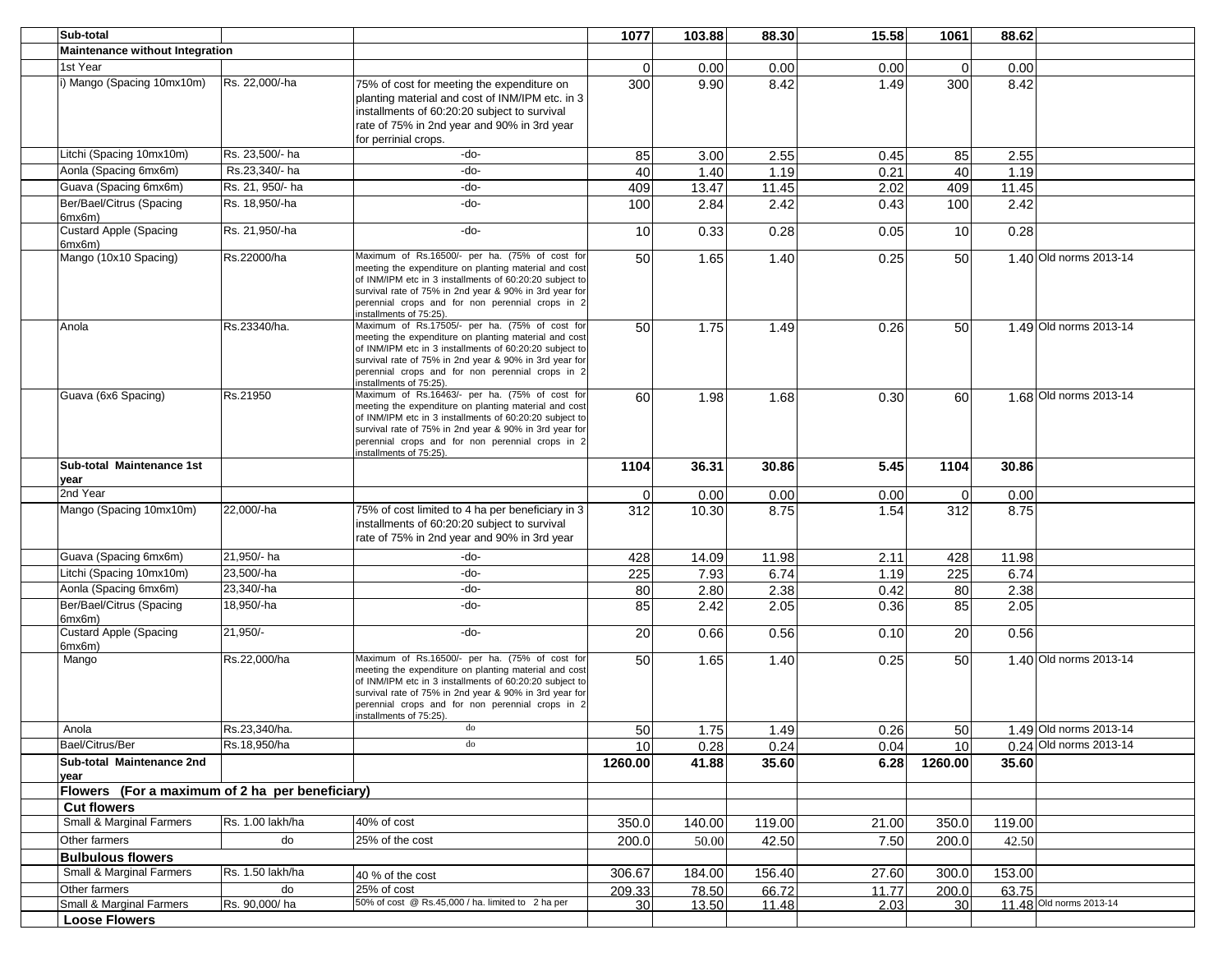|              | Small & Marginal Farmers                                                        | Rs. 40,000/ha        | 40% of cost                                                                                                                                                                                                                                                              | 350.0    | 56.00   | 47.60   | 8.40   | 350.0    | 47.60   |                                    |
|--------------|---------------------------------------------------------------------------------|----------------------|--------------------------------------------------------------------------------------------------------------------------------------------------------------------------------------------------------------------------------------------------------------------------|----------|---------|---------|--------|----------|---------|------------------------------------|
|              | Other farmers                                                                   | do                   | 25% of cost                                                                                                                                                                                                                                                              | 200.0    | 20.00   | 17.00   | 3.00   | 200.0    | 17.00   |                                    |
|              | <b>Sub-total flowers</b>                                                        |                      |                                                                                                                                                                                                                                                                          | 1646.0   | 542.00  | 460.70  | 81.30  | 1630.0   | 454.33  |                                    |
|              | Spices (For a maximum area of 4 ha per beneficiary)                             |                      |                                                                                                                                                                                                                                                                          |          |         |         |        |          |         |                                    |
|              |                                                                                 |                      |                                                                                                                                                                                                                                                                          |          |         |         |        |          |         |                                    |
|              | Seed spice and Rhizomatic<br>spices                                             | Rs.30,000/ha         | Maximum of Rs. 12,000/- per ha. (40% of<br>cost) for meeting the expenditure on planting<br>material and cost of material for INM/IPM etc).                                                                                                                              | 3000     | 360.00  | 306.00  | 54.00  | 3000     | 306.00  |                                    |
|              | Chili                                                                           | Rs. 25,000 / ha      | Maximum of Rs. 12,500/- per ha. (50% of cost for meeting<br>the expenditure on planting material and cost of material for<br>INM/IPM etc).                                                                                                                               | 50       | 6.25    | 5.31    | 0.94   | 50       |         | 5.31 Old norms 2013-14             |
|              | <b>Perennial spices</b><br>(black pepper)                                       | Rs. 50,000/ha        | Maximum of Rs. 20,000/- per ha (@40% of<br>cost) for meeting the expenditure on planting<br>material and cost of material for INM/IPM etc.<br>For (i) and (ii) above, in the case of TSP<br>areas, Andaman and Lakshadweep Islands,<br>assistance will be @ 50% of cost. | $\Omega$ | 0.00    | 0.00    | 0.00   | $\Omega$ | 0.00    |                                    |
|              | Sub-total spices                                                                |                      |                                                                                                                                                                                                                                                                          | 3050     | 366.25  | 311.31  | 54.94  | 3050     | 311.31  |                                    |
|              | Aromatic Plants (For a maximum area of 4 ha per beneficiary)                    |                      |                                                                                                                                                                                                                                                                          |          |         |         |        |          |         |                                    |
|              | (a) Cost intensive aromatic plant Rs. 1,00,000/ha                               |                      | 40% of cost, subject to a maximum of<br>Rs.40,000/- per ha, for meeting the<br>expenditure on planting material and cost of<br>material for INM/IPM etc.                                                                                                                 |          | 0.00    | 0.00    | 0.00   |          | 0.00    |                                    |
|              | (a) Cost intensive aromatic<br>plants<br>(patchouli, geranium, rosemary<br>etc) | Rs. 75,000/ha        | 50% of cost, subject to a maximum of<br>Rs.37,500/- per ha, for meeting the<br>expenditure on planting material and cost of<br>material for INM/IPM etc.                                                                                                                 | 40       | 15.00   | 12.75   | 2.25   | 40       | 12.75   | Old norms 2013-14                  |
|              | (b) Other aromatic plants                                                       | Rs. 40,000/ha        | 40% of cost, subject to a maximum of<br>Rs.16,000/- per ha, for meeting the<br>expenditure on planting material and cost of<br>material for INM/IPM etc.                                                                                                                 |          | 0.00    | 0.00    | 0.00   |          | 0.00    |                                    |
|              | Other aromatic plants                                                           | Rs. 22,500/ha        | 50% of the total cost subject.                                                                                                                                                                                                                                           | 83.0     | 9.34    | 7.94    | 1.40   | 83.0     | 7.94    | Old norms 2008-09                  |
|              | <b>Sub-total aromatics</b>                                                      |                      |                                                                                                                                                                                                                                                                          | 123.0    | 24.34   | 20.69   | 3.65   | 123.0    | 20.69   |                                    |
|              | <b>Grand Total Area Expansion</b>                                               |                      |                                                                                                                                                                                                                                                                          | 7252     | 1462.06 | 1242.75 | 219.31 | 7220     | 1236.71 |                                    |
|              | <b>Grand Total maintenance</b>                                                  |                      |                                                                                                                                                                                                                                                                          | 3945     | 234.00  | 198.90  | 35.10  | 3945     | 198.90  |                                    |
| $\mathbf{3}$ | <b>Mushrooms</b>                                                                |                      |                                                                                                                                                                                                                                                                          |          |         |         |        |          |         |                                    |
|              | <b>Production unit</b>                                                          |                      |                                                                                                                                                                                                                                                                          |          |         |         |        |          |         |                                    |
|              | <b>Public Sector</b>                                                            | Rs. 20.00 lakh/ unit | 100% of the cost.                                                                                                                                                                                                                                                        | 1.0      | 17.50   | 14.88   | 2.63   |          |         | Previous years (2013-14) liability |
|              | <b>Private Sector</b>                                                           | Rs. 20.00 lakh/ unit | 40% of cost for private sector, for meeting the<br>expenditure on infrastructure, as credit linked<br>back ended subsidy.                                                                                                                                                | 1.0      | 8.00    | 6.80    | 1.20   |          | 0.00    |                                    |
|              | Spawn making unit                                                               |                      |                                                                                                                                                                                                                                                                          |          |         |         |        |          |         |                                    |
|              | <b>Public Sector</b>                                                            | Rs. 15 lakh/ unit    | 100% of the cost.                                                                                                                                                                                                                                                        |          | 0.00    | 0.00    | 0.00   |          | 0.00    |                                    |
|              | <b>Private Sector</b>                                                           | Rs. 15 lakh/ unit    | 40% of cost for private sector, for meeting the<br>expenditure on infrastructure, as credit linked<br>back ended subsidy.                                                                                                                                                |          |         | 0.00    | 0.00   |          | 0.00    |                                    |
|              | <b>Compost making unit</b>                                                      |                      |                                                                                                                                                                                                                                                                          |          |         |         |        |          |         |                                    |
|              | <b>Public Sector</b>                                                            | Rs. 20.00 lakh/ unit | 100% of the cost.                                                                                                                                                                                                                                                        |          | 0.00    | 0.00    | 0.00   |          | 0.00    |                                    |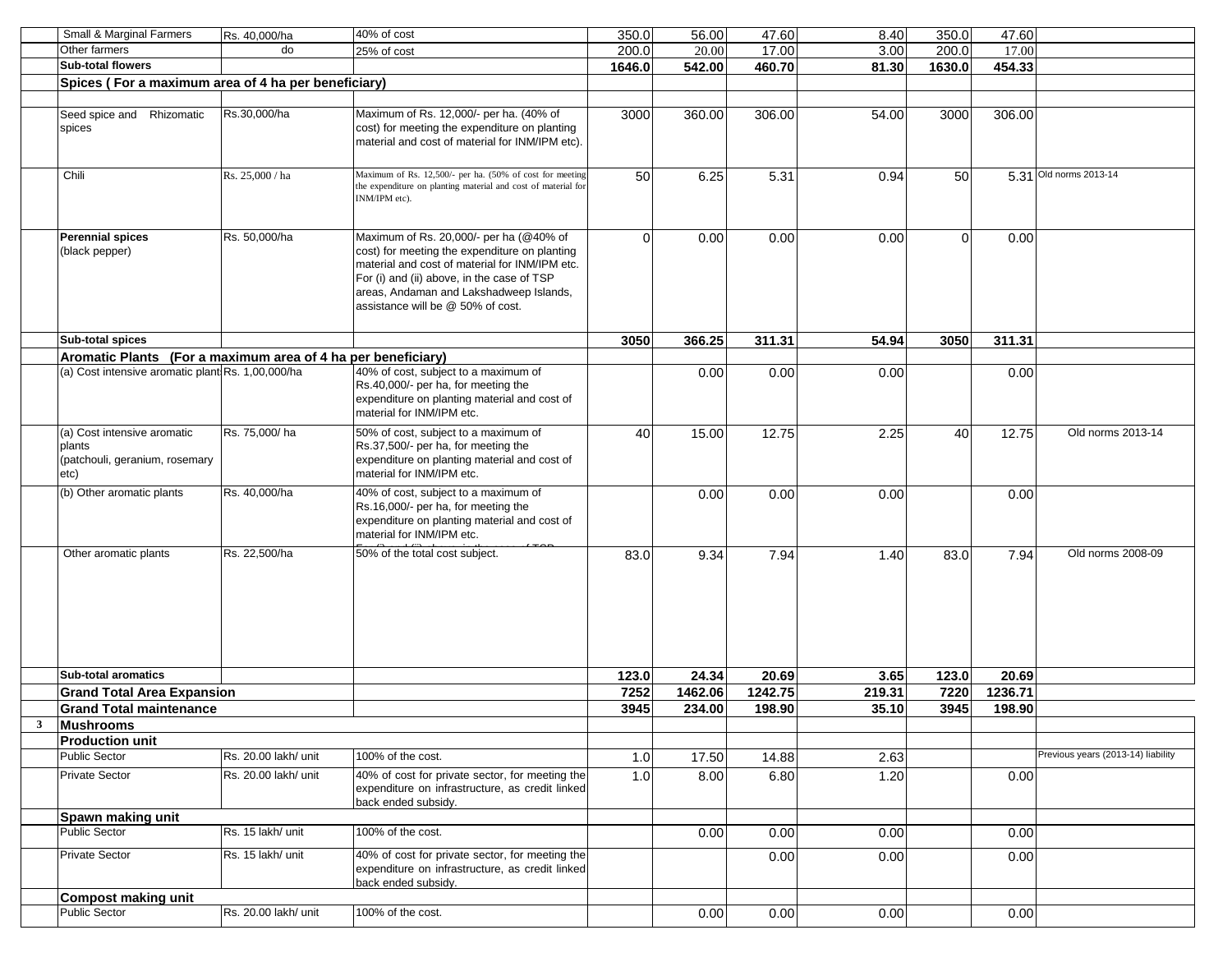|                 | <b>Private Sector</b>                                           | Rs. 20.00 lakh/ unit         | 40% of cost for private sector, for meeting the                                                      | 4.0   | 23.50   | 19.98   | 3.53   |       |        | Previous years (2013-14) liability                            |
|-----------------|-----------------------------------------------------------------|------------------------------|------------------------------------------------------------------------------------------------------|-------|---------|---------|--------|-------|--------|---------------------------------------------------------------|
|                 |                                                                 |                              | expenditure on infrastructure, as credit linked                                                      |       |         |         |        |       |        |                                                               |
|                 |                                                                 |                              | back ended subsidy.                                                                                  |       |         |         |        |       |        |                                                               |
|                 | <b>Sub-total mushrooms</b>                                      |                              |                                                                                                      | 6.00  | 49.00   | 41.65   | 7.35   | 0.00  | 0.00   |                                                               |
|                 | Rejuvenation/replacement of                                     | Rs. 40,000/ha                | 50% of the total cost subject to a maximum of                                                        | 250   | 50.00   | 42.50   | 7.50   | 100   |        | 17.00 To be implemented as per guidelines                     |
|                 | senile plantation including                                     |                              | Rs. 20,000/ha limited to two ha per                                                                  |       |         |         |        |       |        | circulated                                                    |
|                 | Canopy management. Mango                                        |                              | beneficiary.                                                                                         |       |         |         |        |       |        |                                                               |
|                 | Rejuvenation/replacement of                                     | Rs.30,000/ha                 | 50% of the total cost subject to a maximum of Rs.                                                    | 289   | 43.35   | 36.85   | 6.50   | 58    |        | 7.40 Old norms 2013-14                                        |
|                 | senile plantation including                                     |                              | 15,000/ha to a limited of 2 ha per beneficiary. Actual<br>cost to be claimed based on the nature and |       |         |         |        |       |        |                                                               |
|                 | Canopy management. Mango,                                       |                              | requirement of the crop to be reiuvenated.                                                           |       |         |         |        |       |        |                                                               |
|                 | Sub-total                                                       |                              |                                                                                                      | 539   | 93.35   | 79.35   | 14.00  | 158   | 24.40  |                                                               |
| $5\phantom{.0}$ |                                                                 | <b>Protected cultivation</b> |                                                                                                      |       |         |         |        |       |        |                                                               |
|                 | a) Green House structure                                        |                              |                                                                                                      |       |         |         |        |       |        |                                                               |
|                 | Fan & Pad system                                                | Rs. 1650/Sq.m (up            | to 50% of cost for a maximum area of 4000 sq.                                                        | 10.00 | 467.53  | 397.40  | 70.13  | 10.00 |        | 397.45 Previous years (2013-14) liability                     |
|                 |                                                                 | area 500 Sq. m)              | m per beneficiary.                                                                                   |       |         |         |        |       |        |                                                               |
|                 | (b) Naturally ventilated system                                 |                              |                                                                                                      |       |         |         |        |       |        |                                                               |
|                 | (i) Tubular structur                                            | Rs. 1060/Sq.m (up            | to 50% of the cost limited to 4000 Sq.m per                                                          | 2.05  | 108.65  | 92.35   | 16.30  | 1.00  | 45.05  |                                                               |
|                 |                                                                 | area 500 Sq. m)              | beneficiary.                                                                                         |       |         |         |        |       |        |                                                               |
|                 | (i) Tubular structur                                            | Rs. 935/Sq.m (>500 Sq.       | 50% of the cost limited to 4000 Sq.m per                                                             | 6.00  | 280.50  | 238.43  | 42.08  |       | 0.00   |                                                               |
|                 |                                                                 | m up to 1008 Sq. m)          | beneficiarv.                                                                                         |       |         |         |        |       |        |                                                               |
|                 | (i) Tubular structur                                            | Rs. 890/Sq. m (>1008         | 50% of the cost limited to 4000 Sq.m per                                                             | 3.00  | 133.50  | 113.48  | 20.03  | 2.00  | 75.65  |                                                               |
|                 |                                                                 | Sq.m up to 2080 Sq. m)       | beneficiary                                                                                          |       |         |         |        |       |        |                                                               |
|                 | (i) Tubular structur                                            | Rs. 844/Sq. m (>2080         | 50% of the cost limited to 4000 Sq.m per                                                             | 10.05 | 424.11  | 360.49  | 63.62  |       | 0.00   |                                                               |
|                 |                                                                 | Sq. m up to 4000 Sq. m)      | beneficiary.                                                                                         |       |         |         |        |       |        |                                                               |
|                 | d) Shade Net House                                              |                              |                                                                                                      |       |         |         |        |       |        |                                                               |
|                 | i) Tubular structure                                            | Rs. 710/Sq.m                 | 50% of cost limited to 4000 Sq.m per                                                                 | 3.60  | 127.80  | 108.63  | 19.17  | 1.00  | 30.18  |                                                               |
|                 |                                                                 |                              | beneficiary.                                                                                         |       |         |         |        |       |        |                                                               |
|                 | i) Tubular structure                                            | Rs. 816/Sq.m for hilly       | 50% of cost limited to 4000 Sq.m per                                                                 | 1.50  | 45.00   | 38.25   | 6.75   |       |        | Previous years (2013-14) liability                            |
|                 |                                                                 | areas                        | beneficiary.                                                                                         |       |         |         |        |       |        |                                                               |
|                 | e) Anti Bird/Anti Hail Nets                                     | Rs.35/- per Sq.m             | 50% of cost limited to 5000 Sq.m per                                                                 |       | 0.00    | 0.00    | 0.00   |       | 0.00   |                                                               |
|                 |                                                                 |                              | beneficiary.                                                                                         |       |         |         |        |       |        | 35.85 Previous years (2013-14) include 2.7                    |
|                 | f) Cost of planting material &<br>cultivation of high value     | Rs.140/Sq. m                 | 50% of cost limited to 4000 Sq.m per<br>beneficiary.                                                 | 6.70  | 42.18   | 35.85   | 6.33   | 6.70  |        | ha                                                            |
|                 | vegetables grown in poly                                        |                              |                                                                                                      |       |         |         |        |       |        |                                                               |
|                 | house                                                           |                              |                                                                                                      |       |         |         |        |       |        |                                                               |
|                 | g) Cost of planting material &                                  | Rs. 700/Sq.m                 | 50% of cost limited to 4000 Sq. m per                                                                |       | 0.00    | 0.00    | 0.00   |       | 0.00   |                                                               |
|                 | cultivation of Orchid &                                         |                              | beneficiary.                                                                                         |       |         |         |        |       |        |                                                               |
|                 | Anthurium under poly                                            |                              |                                                                                                      |       |         |         |        |       |        |                                                               |
|                 | house/shade net house.                                          |                              |                                                                                                      |       |         |         |        |       |        |                                                               |
|                 | h) Cost of planting material &                                  | Rs. 610/Sq.m                 | 50% of cost limited to 4000 Sq. m per                                                                | 9.6   | 292.80  | 248.88  | 43.92  |       | 0.00   |                                                               |
|                 | cultivation of Carnation &                                      |                              | beneficiary.                                                                                         |       |         |         |        |       |        |                                                               |
|                 | Gerbera under poly                                              |                              |                                                                                                      |       |         |         |        |       |        |                                                               |
|                 | house/shade net house.                                          |                              |                                                                                                      |       |         |         |        |       |        |                                                               |
|                 | i) Cost of planting material &<br>cultivation of Rose and lilum | Rs. 426/Sq.m                 | 50% of cost limited to 4000 Sq. m per                                                                | 10.05 | 225.35  | 191.55  | 33.80  |       |        | Previous years (2013-14) liability                            |
|                 |                                                                 |                              | beneficiary.                                                                                         |       |         |         |        |       |        |                                                               |
|                 | under poly house/shade net<br>house                             |                              |                                                                                                      |       |         |         |        |       |        |                                                               |
|                 | Sub-total protected cultivation                                 |                              |                                                                                                      | 62.55 | 2147.42 | 1825.31 | 322.11 | 20.70 | 584.18 |                                                               |
| 6               |                                                                 |                              | Promotion of Integrated Nutrient Management(INM)/ Integrated Pest Management                         |       |         |         |        |       |        |                                                               |
|                 | Promotion of IPM                                                | Rs. 4000/ha                  | 30% of cost subject to a maximum of Rs                                                               |       |         |         | 5.40   |       |        | 0.00 To be need based and taken up after                      |
|                 |                                                                 |                              | 1200/ha limited to 4.00 ha/ beneficiary.                                                             | 3000  | 36.00   | 30.60   |        |       |        | identifying problem of pest / disease                         |
|                 |                                                                 |                              |                                                                                                      |       |         |         |        |       |        | and nutrient deficiency.                                      |
|                 | Leaf /Tissue analysis lab                                       |                              |                                                                                                      |       |         |         |        |       |        |                                                               |
|                 | a) Public Sector                                                | Rs. 25.00 lakhs/unit         | 100% to Public sector                                                                                |       |         | 0.00    | 0.00   |       |        |                                                               |
|                 | b) Private Sector                                               | Rs. 25.00 lakhs/unit         | 50% to private sector.                                                                               |       | 10.00   | 8.50    | 1.50   |       |        | Previous years (2013-14) liability<br>Project to be submitted |
|                 | Sub-total INM / IPM                                             |                              |                                                                                                      | 3001  | 46.00   | 39.10   | 6.90   | ΩI    | 0.00   |                                                               |
| $\overline{7}$  | <b>Adoption Organic Farming</b>                                 |                              |                                                                                                      |       |         |         |        |       |        |                                                               |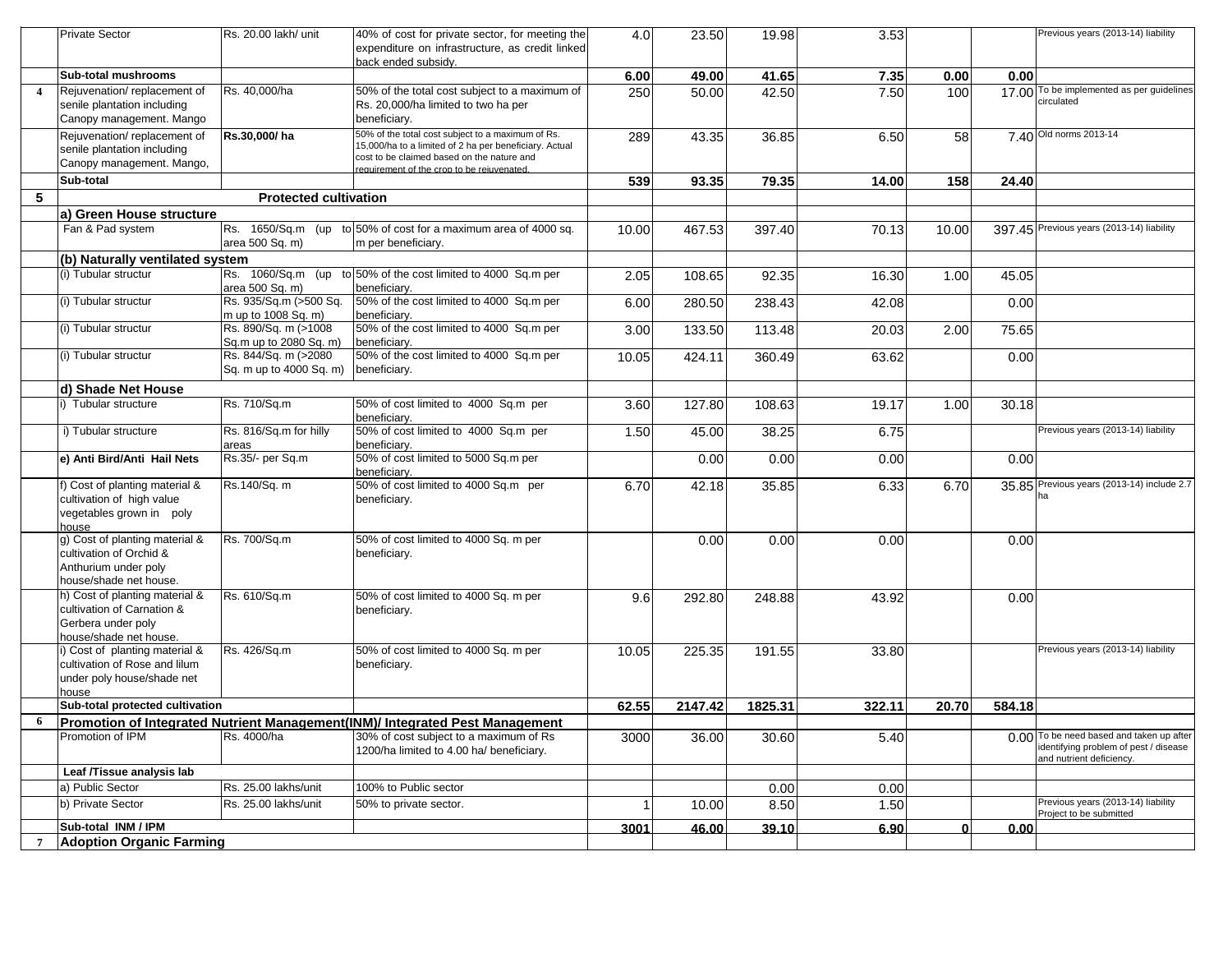| (i) Adoption of Organic Farming. Rs. 20,000/ ha<br>1st Year (ha) |                                                               | 50% of cost limited to Rs.10000/ha for a<br>maximum area of 4 ha. per beneficiary,<br>spread over a period of 3 years involving an<br>assistance of Rs.4000/- in first year and<br>Rs.3000/- each in second & third year. The<br>programme to be linked with certification.                   |       | 0.00  | 0.00  | 0.00 |      | 0.00 Project to be submitted                                                               |
|------------------------------------------------------------------|---------------------------------------------------------------|-----------------------------------------------------------------------------------------------------------------------------------------------------------------------------------------------------------------------------------------------------------------------------------------------|-------|-------|-------|------|------|--------------------------------------------------------------------------------------------|
| <b>Adoption of Organic Farming.</b>                              | Rs. 20,000/ha                                                 | 50% of cost limited to Rs.10000/ha for a maximum area<br>of 4 ha. per beneficiary, spread over a period of 3<br>years involving an assistance of Rs.4000/- in first year<br>and Rs.3000/- each in second & third year. The<br>programme to be linked with certification.                      | 62.00 | 2.48  | 2.11  | 0.37 |      | Old norms 2013-14                                                                          |
| 2nd Year                                                         | Rs. 20,000/ha                                                 | 50% of cost limited to Rs.10000/ha for a<br>maximum area of 4 ha. per beneficiary,<br>spread over a period of 3 years involving an<br>assistance of Rs.4000/- in first year and<br>Rs.3000/- each in second & third year. The<br>programme to be linked with certification.                   |       | 0.00  | 0.00  | 0.00 | 0.00 |                                                                                            |
| 3rd Year                                                         | Rs. 20,000/ha                                                 | 50% of cost limited to Rs.10000/ha for a<br>maximum area of 4 ha. per beneficiary,<br>spread over a period of 3 years involving an<br>assistance of Rs.4000/- in first year and<br>Rs.3000/- each in second & third year. The<br>programme to be linked with certification.                   |       | 0.00  | 0.00  | 0.00 | 0.00 |                                                                                            |
| (ii) Organic Certification (no)                                  |                                                               |                                                                                                                                                                                                                                                                                               |       |       |       |      |      |                                                                                            |
| 1st Year (ha)                                                    | Project based                                                 | Rs. 5 lakh for a cluster of 50 ha which will<br>include Rs.1.50 lakh in first year, Rs. 1.50<br>lakh in second year and Rs. 2.00 lakh in third<br>year.                                                                                                                                       |       | 0.00  | 0.00  | 0.00 |      | 0.00 Project to be submitted                                                               |
| 2nd Year                                                         | Project based                                                 | Rs. 5 lakh for a cluster of 50 ha which will<br>include Rs.1.50 lakh in first year, Rs. 1.50<br>lakh in second year and Rs. 2.00 lakh in third<br>year.                                                                                                                                       |       | 0.00  | 0.00  | 0.00 | 0.00 |                                                                                            |
| 3rd Year                                                         | Project based                                                 | Rs. 5 lakh for a cluster of 50 ha which will<br>include Rs.1.50 lakh in first year, Rs. 1.50<br>lakh in second year and Rs. 2.00 lakh in third<br>vear.                                                                                                                                       |       | 0.00  | 0.00  | 0.00 | 0.00 |                                                                                            |
| iii) Vermi compost Units / organic input production unit         |                                                               |                                                                                                                                                                                                                                                                                               |       |       |       |      |      |                                                                                            |
| i) Vermi compost Units                                           | Rs.1,00,000/ unit for<br>permanent structure and<br>Vermibed. | 50% of cost conforming to the size of the unit<br>of 30'x8'x2.5' dimension of permanent<br>Rs. 16,000/unit for HDPE structure to be administered on pro-rata basis.<br>50% of cost conforming to the size of 96 cft<br>(12'x4'x2') and IS 15907:2010 to be<br>administered on pro-rata basis. |       | 0.00  | 0.00  | 0.00 |      | 0.00 Designs para meter of HDPE beds<br>will conformer to BIS standards (IS<br>15907:2010) |
| Permanent structure                                              | Rs. 60,000/ unit for<br>permanent structure and               | 50% of cost conforming to the size of the unit of<br>30'x8'x2.5' dimension of permanent structure to be                                                                                                                                                                                       | 40    | 12.00 | 10.20 | 1.80 |      | Old norms 2013-14                                                                          |
|                                                                  |                                                               | administered on pro-rata basis.                                                                                                                                                                                                                                                               |       |       |       |      |      |                                                                                            |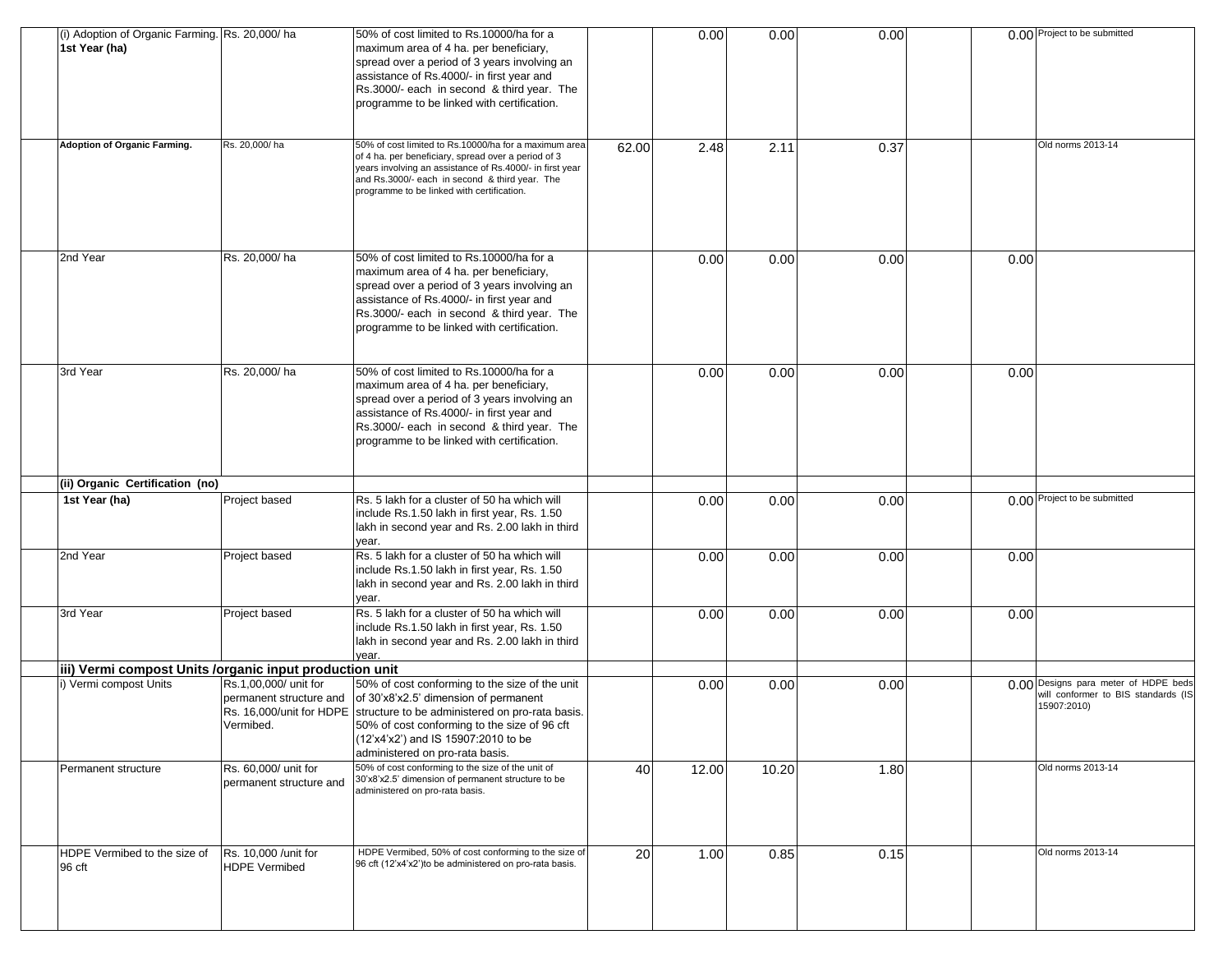|   | ii) Vermibeds                                                                                     | do                            | do                                                                                                                                                                                                                                                                  | 1000           | 80.00  | 68.00  | 12.00 | 78             | 5.30  |                   |
|---|---------------------------------------------------------------------------------------------------|-------------------------------|---------------------------------------------------------------------------------------------------------------------------------------------------------------------------------------------------------------------------------------------------------------------|----------------|--------|--------|-------|----------------|-------|-------------------|
|   | Sub-total                                                                                         |                               |                                                                                                                                                                                                                                                                     | 62.00          | 95.48  | 81.16  | 14.32 | 78.00          | 5.30  |                   |
|   | <b>Certification for Good</b><br>Agricultural Practices (GAP),<br><b>Including infrastructure</b> | Rs. 10,000/ha                 | 50% of the cost for maximum of<br>4ha/beneficiary.                                                                                                                                                                                                                  |                | 0.00   | 0.00   | 0.00  |                | 0.00  |                   |
|   | <b>Centre of Excellence for</b><br><b>Horticulture</b>                                            | Rs.1000.00 lakh/ centre       | 100% of cost to public sector. This can be<br>established through bi-lateral co-operation<br>also.                                                                                                                                                                  | $\overline{2}$ | 650.00 | 552.50 | 97.50 |                | 0.00  |                   |
| 8 | Pollination support through beekeeping                                                            |                               |                                                                                                                                                                                                                                                                     |                |        |        |       |                |       |                   |
|   | Production of nucleus stock<br>(Public sector)                                                    | Rs. 20.00 lakh                | 100% of the cost.                                                                                                                                                                                                                                                   | $\Omega$       | 0.00   | 0.00   | 0.00  | $\mathbf 0$    | 0.00  |                   |
|   | Production of bee colonies by Rs. 10.00 lakh<br>bee breeder                                       |                               | 40% of cost for producing min. of 2000<br>colonies / year                                                                                                                                                                                                           | $\Omega$       | 0.00   | 0.00   | 0.00  | $\overline{0}$ | 0.00  |                   |
|   | Honey bee colony                                                                                  | Rs.2000/colony of 8<br>frames | 40% of cost limited to 50 colonies /<br>beneficiarv.                                                                                                                                                                                                                | 8000           | 64.00  | 54.40  | 9.60  | 2000           | 13.60 |                   |
|   | Hives                                                                                             | Rs 2000/ per hive.            | 40% of cost limited to 50 colonies /<br>beneficiary.                                                                                                                                                                                                                | 8000           | 64.00  | 54.40  | 9.60  | 2000           | 13.60 |                   |
|   | Equipment including honey<br>extractor (4 frame), food grade<br>container (30 kg), net, etc.      | Rs. 20,000/set                | 40% of the cost limited to one set per<br>beneficiary.                                                                                                                                                                                                              | 160            | 12.80  | 10.88  | 1.92  | 100            | 6.80  |                   |
|   | Sub-total                                                                                         |                               |                                                                                                                                                                                                                                                                     | 8000           | 140.80 | 119.68 | 21.12 | 4100           | 34.00 |                   |
| 9 | <b>Horticulture Mechanization</b>                                                                 |                               |                                                                                                                                                                                                                                                                     |                |        |        |       |                |       |                   |
|   | i) Tractor (upto 20 PTO HP)                                                                       |                               |                                                                                                                                                                                                                                                                     |                |        |        |       |                |       |                   |
|   | a) General category                                                                               | 3.00 lakh/unit                | 25% of cost, subject to a maximum of Rs.<br>0.75 lakh/unit for general category farmers,<br>and in the case if SC, ST, Small & Marginal<br>famers, women farmers and beneficiaries in<br>NE states, 35% of cost, subject to a maximum<br>of Rs. 1.00 lakh per unit. | 75             | 56.25  | 47.81  | 8.44  |                | 0.00  |                   |
|   | b) SC, ST, Small & Marginal<br>farmers                                                            | 3.00 lakh/unit                | 25% of cost, subject to a maximum of Rs.<br>0.75 lakh/unit for general category farmers,<br>and in the case if SC, ST, Small & Marginal<br>famers, women farmers and beneficiaries in<br>NE states, 35% of cost, subject to a maximum<br>of Rs. 1.00 lakh per unit. | 75             | 75.00  | 63.75  | 11.25 |                | 0.00  |                   |
|   | <b>Power Machines</b><br>(upto 20<br>BHP) with rotavator /<br>equipment                           | Rs.1,20,000/- per set         | 50% of cost limited to one set per beneficiary.                                                                                                                                                                                                                     | 2              | 1.20   | 1.02   | 0.18  |                |       | old norms 2013-14 |
|   | Power Machines above 20<br>HP with rotavator / equipment                                          | Rs.3,00,000/- per set         | 50% of cost limited to one set per beneficiary.                                                                                                                                                                                                                     | 23             | 34.50  | 29.33  | 5.18  |                |       | old norms 2013-14 |
|   | <b>Power Machines</b><br>(small)                                                                  | Rs.35000/- per set            | 50% of cost limited to one set per beneficiary.                                                                                                                                                                                                                     |                | 0.18   | 0.15   | 0.03  |                |       | old norms 2013-14 |
|   | ii) Power Tiller                                                                                  |                               |                                                                                                                                                                                                                                                                     |                |        |        |       |                |       |                   |
|   | a) Power tiller (below 8 BHP)                                                                     |                               |                                                                                                                                                                                                                                                                     |                |        |        |       |                |       |                   |
|   | 1) General category                                                                               | 1.00 lakh per unit            | Subject to a maximum of Rs.0.40 lakh/unit for<br>general category farmers, and in the case if<br>SC, ST, Small & Marginal farmers, women<br>farmers and beneficiaries in NE states,<br>subject of a maximum of Rs. 0.50 lakh/unit.                                  | 13             | 5.20   | 4.42   | 0.78  |                | 0.00  |                   |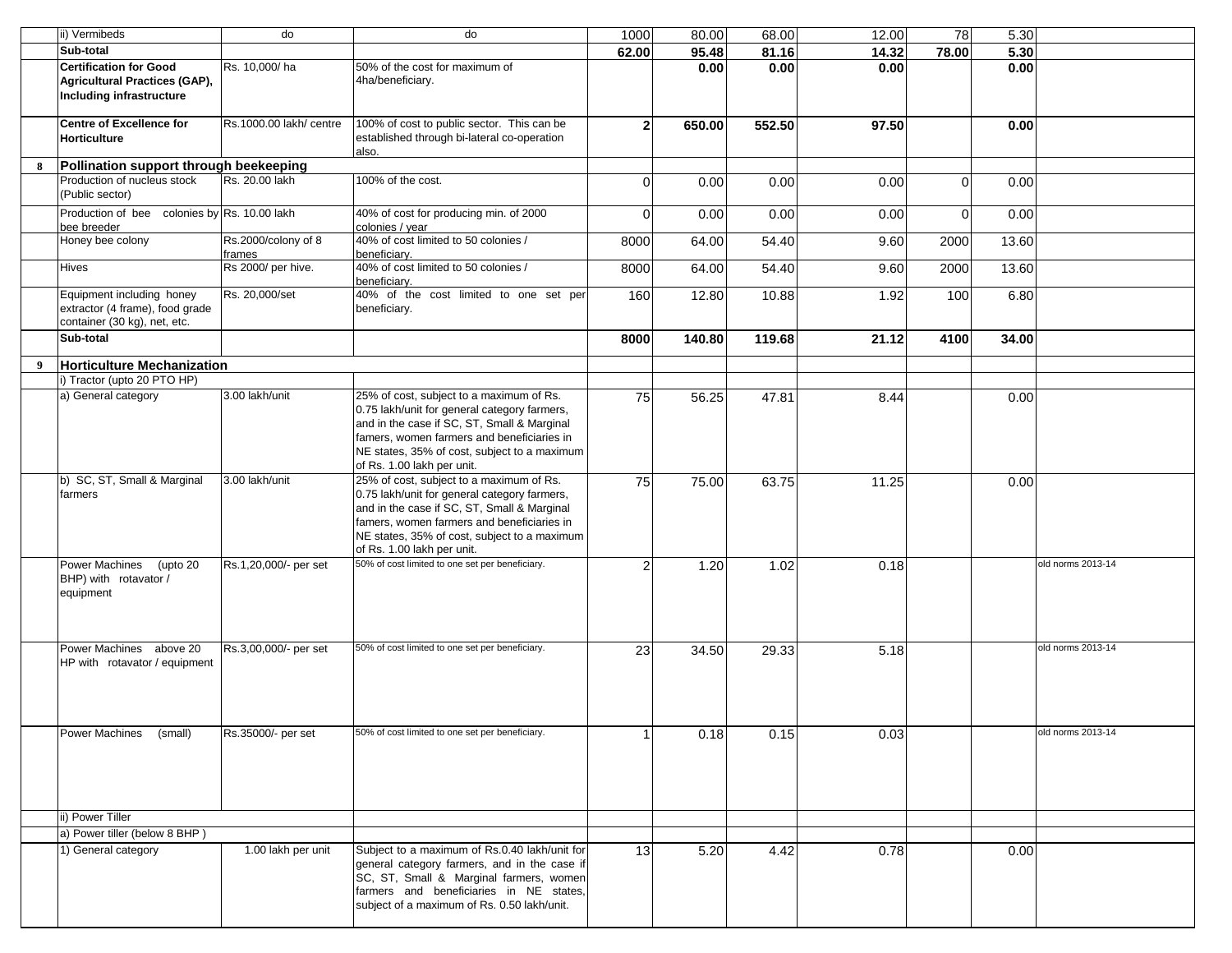|    | 2) SC, ST, Small & Marginal<br>farmers                                                                                        | 1.00 lakh per unit                             | Subject to a maximum of Rs.0.40 lakh/unit for<br>general category farmers, and in the case if<br>SC, ST, Small & Marginal farmers, women<br>farmers and beneficiaries in NE states,<br>subject of a maximum of Rs. 0.50 lakh/unit. | 13    | 6.50   | 5.53   | 0.98  |              | 0.00  |                                                                                                                                          |
|----|-------------------------------------------------------------------------------------------------------------------------------|------------------------------------------------|------------------------------------------------------------------------------------------------------------------------------------------------------------------------------------------------------------------------------------|-------|--------|--------|-------|--------------|-------|------------------------------------------------------------------------------------------------------------------------------------------|
|    | b) Power tiller (8 BHP & above)                                                                                               |                                                |                                                                                                                                                                                                                                    |       |        |        |       |              |       |                                                                                                                                          |
|    | 1) General category                                                                                                           | 1.50 lakh per unit                             | Subject to a maximum of Rs.0.60 lakh/unit for<br>general category farmers, and in the case if<br>SC, ST, Small & Marginal farmers, women<br>farmers and beneficiaries in NE states,<br>subject of a maximum of Rs. 0.75 lakh/unit. | 25    | 15.00  | 12.75  | 2.25  |              | 0.00  |                                                                                                                                          |
|    | 2) SC, ST, Small & Marginal<br>farmers                                                                                        | 1.50 lakh per unit                             | Subject to a maximum of Rs.0.60 lakh/unit for<br>general category farmers, and in the case if<br>SC, ST, Small & Marginal farmers, women<br>farmers and beneficiaries in NE states,<br>subject of a maximum of Rs. 0.75 lakh/unit. | 25    | 18.75  | 15.94  | 2.81  |              | 0.00  |                                                                                                                                          |
|    | v) Import of new machines & Rs. 50.00 lakh per unit<br>tools for horticulture for<br>demonstration purpose (Public<br>sector) |                                                | 100% of the total cost.                                                                                                                                                                                                            |       | 35.00  | 29.75  | 5.25  |              | 0.00  |                                                                                                                                          |
|    | Sub-total                                                                                                                     |                                                |                                                                                                                                                                                                                                    | 253.0 | 247.58 | 210.44 | 37.14 | 0.0          | 0.00  |                                                                                                                                          |
|    | 10 Technology Dissemination (FLD)                                                                                             |                                                |                                                                                                                                                                                                                                    |       |        |        |       |              |       |                                                                                                                                          |
|    | a) Technology Dissemination<br>through demonstration/ Front<br>Line Demonstration (FLD) -<br><b>Public</b>                    | Rs. 25.00 lakh                                 | 75 % of cost in farmers' field and 100% of cost<br>in farms belonging to Public Sector, SAUs etc.<br>No change                                                                                                                     |       | 0.00   | 0.00   | 0.00  |              |       | 0.00 Project to be submitted                                                                                                             |
|    | b) Technology Dissemination<br>through demonstration/ Front<br>Line Demonstration (FLD) -<br><b>Private</b>                   | Rs. 25.00 lakh                                 | 75 % of cost in farmers' field and 100% of cost<br>in farms belonging to Public Sector, SAUs etc.<br>No change                                                                                                                     |       | 18.75  | 15.94  | 2.81  |              | 0.00  |                                                                                                                                          |
|    | c) Technology Dissemination<br>through demonstration/ Front<br><b>Line Demonstration (FLD)</b><br>(IInd installment)          | Rs. 25.00 lakh                                 | 75 % of cost in farmers' field and 100% of cost<br>in farms belonging to Public Sector, SAUs etc.<br>No change                                                                                                                     | 12    | 57.53  | 48.90  | 8.63  |              |       | Previous years (2013-14) liability                                                                                                       |
|    | <b>Technology Dissemination</b><br>through demonstration/ Front<br>Line Demonstration (FLD)                                   | Rs. 25.00 lakh                                 | 75 % of cost in farmers field and 100% of cost in farms<br>belonging to Public Sector                                                                                                                                              |       | 0.00   | 0.00   | 0.00  |              |       | old norms 2013-14                                                                                                                        |
|    | Sub-total                                                                                                                     |                                                |                                                                                                                                                                                                                                    | 13    | 76.28  | 64.84  | 11.44 | $\mathbf{0}$ | 0.00  |                                                                                                                                          |
| 11 | Human Resource Development (HRD)                                                                                              |                                                |                                                                                                                                                                                                                                    |       |        |        |       |              |       |                                                                                                                                          |
|    |                                                                                                                               | <b>Training of farmers</b>                     |                                                                                                                                                                                                                                    |       |        |        |       |              |       |                                                                                                                                          |
|    | Within the State                                                                                                              | Rs. 1000/day per farmer<br>including transport | 100% of the cost.                                                                                                                                                                                                                  | 4500  | 90.00  | 76.50  | 13.50 | 2173         | 36.94 |                                                                                                                                          |
|    | Outside the state                                                                                                             | Project based as per<br>actual.                | 100% of the cost.                                                                                                                                                                                                                  |       | 8.00   | 6.80   | 1.20  |              | 0.00  |                                                                                                                                          |
|    |                                                                                                                               | (e) Exposure visit of farmers                  |                                                                                                                                                                                                                                    |       |        |        |       |              |       |                                                                                                                                          |
|    | Outside the State                                                                                                             | Project based as per<br>actual.                | 100% of the cost.                                                                                                                                                                                                                  |       | 49.31  | 41.91  | 7.40  |              |       | Project to be submitted                                                                                                                  |
|    | Outside India                                                                                                                 |                                                | Rs. 4.00 lakh / participant Project Based. 100% of air/rail travel cost.                                                                                                                                                           |       | 0.00   | 0.00   | 0.00  |              |       | 0.00 Project to be submitted                                                                                                             |
|    | Sub-total                                                                                                                     |                                                |                                                                                                                                                                                                                                    | 4500  | 147.31 | 125.21 | 22.10 | 2173         | 36.94 |                                                                                                                                          |
| 12 |                                                                                                                               | <b>INTEGRATED POST HARVEST MANAGEMENT</b>      |                                                                                                                                                                                                                                    |       |        |        |       |              |       |                                                                                                                                          |
| a) | Pack house / On farm<br>collection & storage unit                                                                             | Rs. 4.00 lakh/unit with<br>size of 9Mx6M       | 50% of the capital cost.                                                                                                                                                                                                           | 75    | 138.50 | 117.73 | 20.78 |              |       | 0.00 Minutes of SLEC meeting to be<br>submitted along with details of<br>beneficiareis, locaiton, etc to<br>facilitate release of funds. |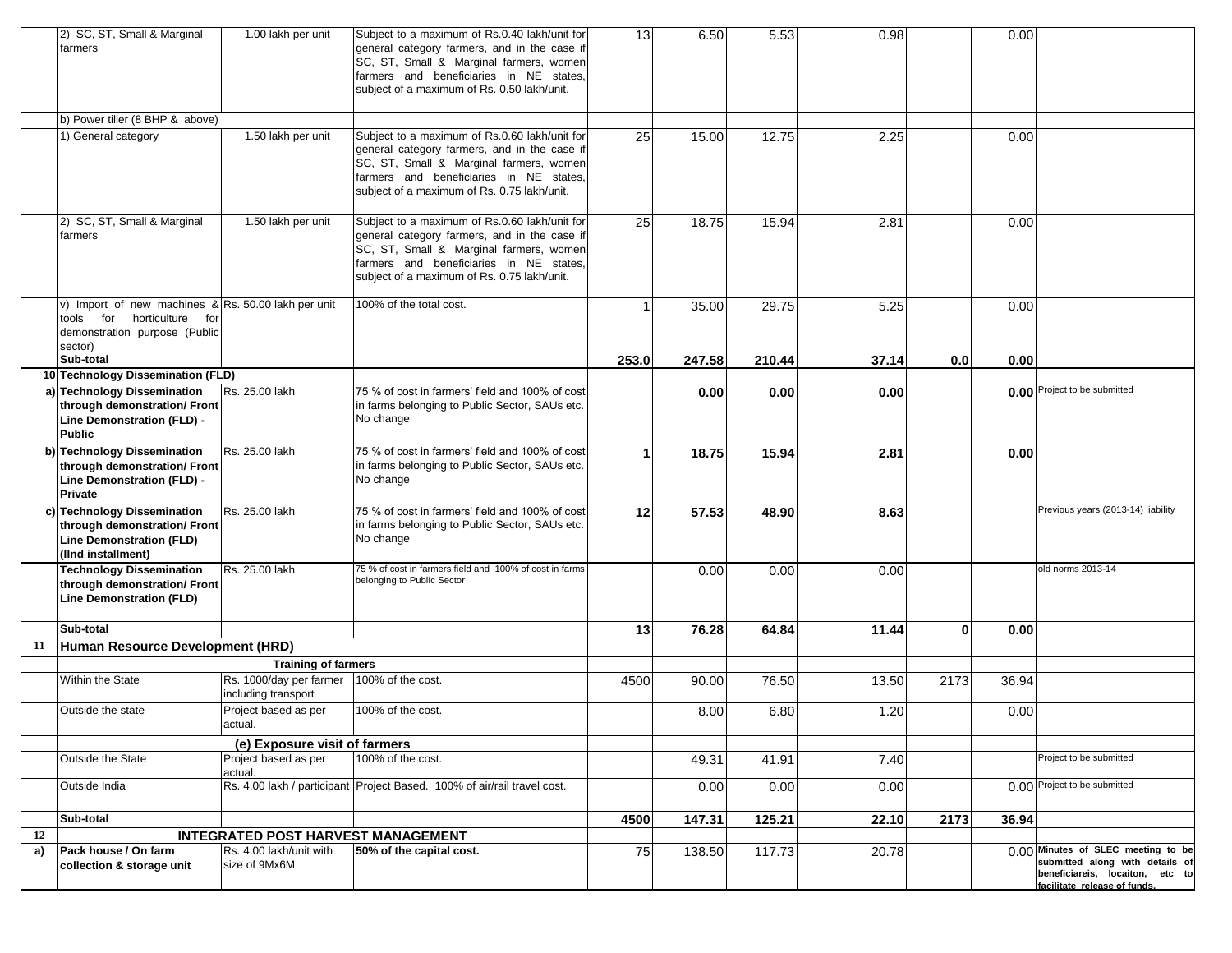| b) | Integrated pack house with<br>facilities for conveyer belt,<br>sorting, grading units, washing,<br>drying and weighing.                                                           | Rs. 50.00 lakh per unit<br>with size of 9Mx18M                                                                                                                                                                                                                    | Credit linked back-ended subsidy @ 35% of<br>the cost of project in general areas and 50%<br>of cost in case Hilly & Scheduled areas, per<br>beneficiary.                                   | $\overline{2}$ | 35.00  | 29.75  | 5.25  |                | 0.00 |                                                                                                                                                                             |
|----|-----------------------------------------------------------------------------------------------------------------------------------------------------------------------------------|-------------------------------------------------------------------------------------------------------------------------------------------------------------------------------------------------------------------------------------------------------------------|---------------------------------------------------------------------------------------------------------------------------------------------------------------------------------------------|----------------|--------|--------|-------|----------------|------|-----------------------------------------------------------------------------------------------------------------------------------------------------------------------------|
| c) | Pre-cooling unit                                                                                                                                                                  | Rs. 25.00 lakh / unit with<br>capacity of<br>6MT.                                                                                                                                                                                                                 | Credit linked back-ended subsidy @ 35% of<br>the cost of project in general areas and 50%<br>of cost in case Hilly & Scheduled areas, per<br>beneficiary.                                   | $\Omega$       | 0.00   | 0.00   | 0.00  | $\overline{0}$ | 0.00 |                                                                                                                                                                             |
| d) | Cold room (staging)                                                                                                                                                               | Rs. 15.00 lakh/ unit of 30<br>MT capacity                                                                                                                                                                                                                         | Credit linked back-ended subsidy @ 35% of<br>the cost of project in general areas and 50%<br>of cost in case Hilly & Scheduled areas, per<br>beneficiary.                                   |                | 0.00   | 0.00   | 0.00  |                | 0.00 |                                                                                                                                                                             |
| e) | Mobile pre-cooling unit                                                                                                                                                           | Rs. 25.00 lakh                                                                                                                                                                                                                                                    | Credit linked back-ended subsidy @ 35% of<br>the cost of project in general areas and 50%<br>of cost in case Hilly & Scheduled areas, per<br>beneficiary.                                   |                | 0.00   | 0.00   | 0.00  |                | 0.00 |                                                                                                                                                                             |
| f) |                                                                                                                                                                                   | Cold Storage (Construction, Expansion and Modernisation)                                                                                                                                                                                                          |                                                                                                                                                                                             |                |        |        |       |                |      |                                                                                                                                                                             |
|    | i) Cold storage units Type 1 -<br>basic mezzanine structure with 5,000 MT capacity)<br>large chamber (of >250 MT)<br>type with single temperature<br>zone                         | Rs. 8,000/MT, (max                                                                                                                                                                                                                                                | Credit linked back-ended subsidy @ 35% of<br>the cost of project in general areas and 50%<br>of cost in case Hilly & Scheduled areas, per<br>beneficiary.                                   | 3              | 322.77 | 274.35 | 48.41 |                | 0.00 |                                                                                                                                                                             |
|    | ii) Cold Storage Unit Type 2 -<br>PEB structure for multiple<br>temperature and product use,<br>more than 6 chambers (of $<$ 250<br>MT) and basic material handling<br>equipment. | Rs. 10,000/MT, (max<br>5,000 MT capacity)                                                                                                                                                                                                                         | Credit linked back-ended subsidy @ 35% of<br>the cost of project in general areas and 50%<br>of cost in case Hilly & Scheduled areas, per<br>beneficiary.                                   |                | 0.00   | 0.00   | 0.00  |                |      | 0.00 Project to be submitted                                                                                                                                                |
|    | iii) Cold Storage Units Type 2<br>with add on technology for<br><b>Controlled Atmosphere</b>                                                                                      | controlled atmosphere<br>technology. Details are as beneficiary.<br>per Appendix - II                                                                                                                                                                             | Additional Rs. 10,000/MT Credit linked back-ended subsidy @ 35% of<br>for add on components of the cost of project in general areas and 50%<br>of cost in case Hilly & Scheduled areas, per |                | 0.00   | 0.00   | 0.00  |                | 0.00 |                                                                                                                                                                             |
|    | Technology induction and<br>modernisation of cold-chain                                                                                                                           | Max Rs. 250.00 lakh for<br>modernization of PLC<br>equipment, packaging<br>lines, dock levelers,<br>advanced graders,<br>alternate technologies,<br>stacking systems,<br>modernization of<br>insulation and<br>refrigeration, etc. Details<br>are in Appendix -II | Credit linked back-ended subsidy @ 35% of<br>the cost of project in general areas and 50%<br>of cost in case Hilly & Scheduled areas, per<br>beneficiary.                                   |                | 87.50  | 74.38  | 13.13 |                | 0.00 |                                                                                                                                                                             |
| g) | C.A/M.A. Storage units -                                                                                                                                                          | Rs. 32,000/ MT for 5000<br>MT capacity                                                                                                                                                                                                                            | Credit linked back-ended subsidy @40% of<br>the cost of project in General areas.                                                                                                           |                | 259.62 | 220.68 | 38.94 |                |      | Previous years (2013-14) liability                                                                                                                                          |
| h) | Refer vans/ containers (general<br>areas)                                                                                                                                         | Rs. 26.00 lakh for 9 MT<br>(NHM & HMNEH), and<br>prorata basis for lesser<br>capacity, but not below 4<br>MT.                                                                                                                                                     | Credit linked back-ended subsidy @ 35% of<br>the cost of project in general areas and 50%<br>of cost in case of Hilly & Scheduled areas, per<br>beneficiary.                                |                | 0.00   | 0.00   | 0.00  |                | 0.00 |                                                                                                                                                                             |
| i) | Ripening chamber<br>project in general areas                                                                                                                                      | Rs. 1.00 lakh/MT.                                                                                                                                                                                                                                                 | -do-                                                                                                                                                                                        | 156            | 146.82 | 124.80 | 22.02 |                |      | Include 5 no. previous year 2013-14.<br>Project to be submitted                                                                                                             |
| j) | Evaporative / low energy<br>cool chamber (8 MT)                                                                                                                                   | Rs. 5.00 lakh/unit                                                                                                                                                                                                                                                | 50% of the total cost.                                                                                                                                                                      |                | 2.50   | 2.1    | 0.4   |                | 0.00 |                                                                                                                                                                             |
| k) | <b>Primary/ Mobile / Minimal</b><br>processing unit                                                                                                                               | Rs. 25.00 lakh/unit.                                                                                                                                                                                                                                              | Credit linked back-ended subsidy @ 40% of<br>the capital cost of project in general areas and<br>55% in case of Hilly & Scheduled areas, per<br>beneficiary.                                |                | 38.75  | 32.94  | 5.81  |                |      | Include 5 no. previous year 2013-14.<br>Minutes of SLEC meeting to be<br>submitted along with details of<br>beneficiareis, locaiton, etc to<br>facilitate release of funds. |